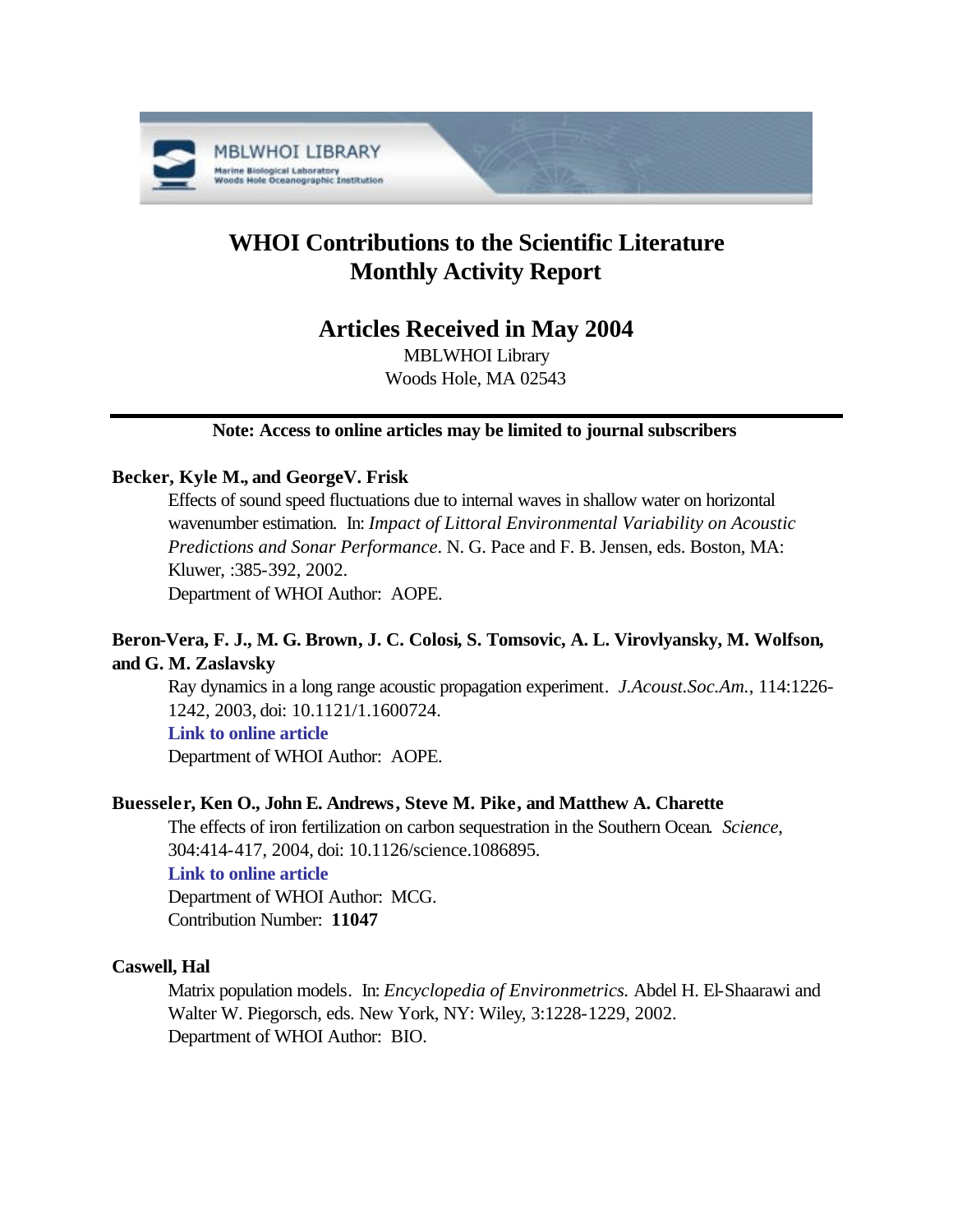## **Chave, A. D., F. K. Duennebier, R. Butler, R. A. Petitt, Jr., F. B. Wooding, D. Harris, J. W. Bailey, E. Hobart, J. Jolly, A. D. Bowen, and D. R. Yoerger**

H2O: The Hawaii-2 observatory. In: *Science-Technology Synergy for Research in the Marine Environment: Challenges for the XXI Century*. L. Beranzoli, P. Favali, and G. Smriglio, eds. New York, NY: Elsevier, :83-91, 2002. Department of WHOI Author: AOPE. GEOL.

#### **Chen, Changsheng, Robert C. Beardsley, Peter J. S. Franks, and J. Van Keuren**

Influence of diurnal heating on stratification and residual circulation of Georges Bank. *J.Geophys.Res.*, 108(C11),8008,doi:10.1029/2001JC001245, 2003, doi: 10.1029/2001JC001245. **[Link to online article](http://dx.doi.org/10.1029/2001JC001245)** Department of WHOI Author: PO.

#### **Chen, Yongshun John, and Jian Lin**

High sensitivity of ocean ridge thermal structure to changes in magma supply: The Galapagos Spreading Center. *Earth Planet.Sci.Lett.*, 221:263-273, 2004, doi: 10.1016/S0012- 821X(04)00099-8.

**[Link to online article](http://dx.doi.org/10.1016/S0012-821X(04)00099-8)**

Department of WHOI Author: GEOL. Contribution Number: **11088**

#### **Dargaville, R. J., S. C. Doney, and I. Y. Fung**

Inter-annual variability in the interhemispheric atmospheric  $CO<sub>2</sub>$  gradient: Contributions from transport and the seasonal rectifier. Tellus, 55B:711-722, 2003, doi: 10.1034/j.1600- 0889.2003.00038.x

## **[Link to online article](http://dx.doi.org/ 10.1034/j.1600-0889.2003.00038.x)**

Department of WHOI Author: MCG.

#### **Donohue, Kathleen A., and John M. Toole**

A near-synoptic survey of the southwest Indian Ocean. *Deep-Sea Res.II*, 50:1893-1931, 2003, doi: 10.1016/S0967-0645(03)00039-0. **[Link to online article](http://dx.doi.org/10.1016/S0967-0645(03)00039-0)** Department of WHOI Author: PO.

#### **Dyhrman, Sonya, and Brian Palenik**

Characterization of ectoenzyme activity and phosphate-regulated proteins in the coccolithophorid *Emiliania huxleyi*. *J.Plankton Res.*, 25:1215-1225, 2003. **[Link to online article](http://plankt.oupjournals.org/cgi/reprint/25/10/1215.pdf)** Department of WHOI Author: BIO.

Contribution Number: **10939**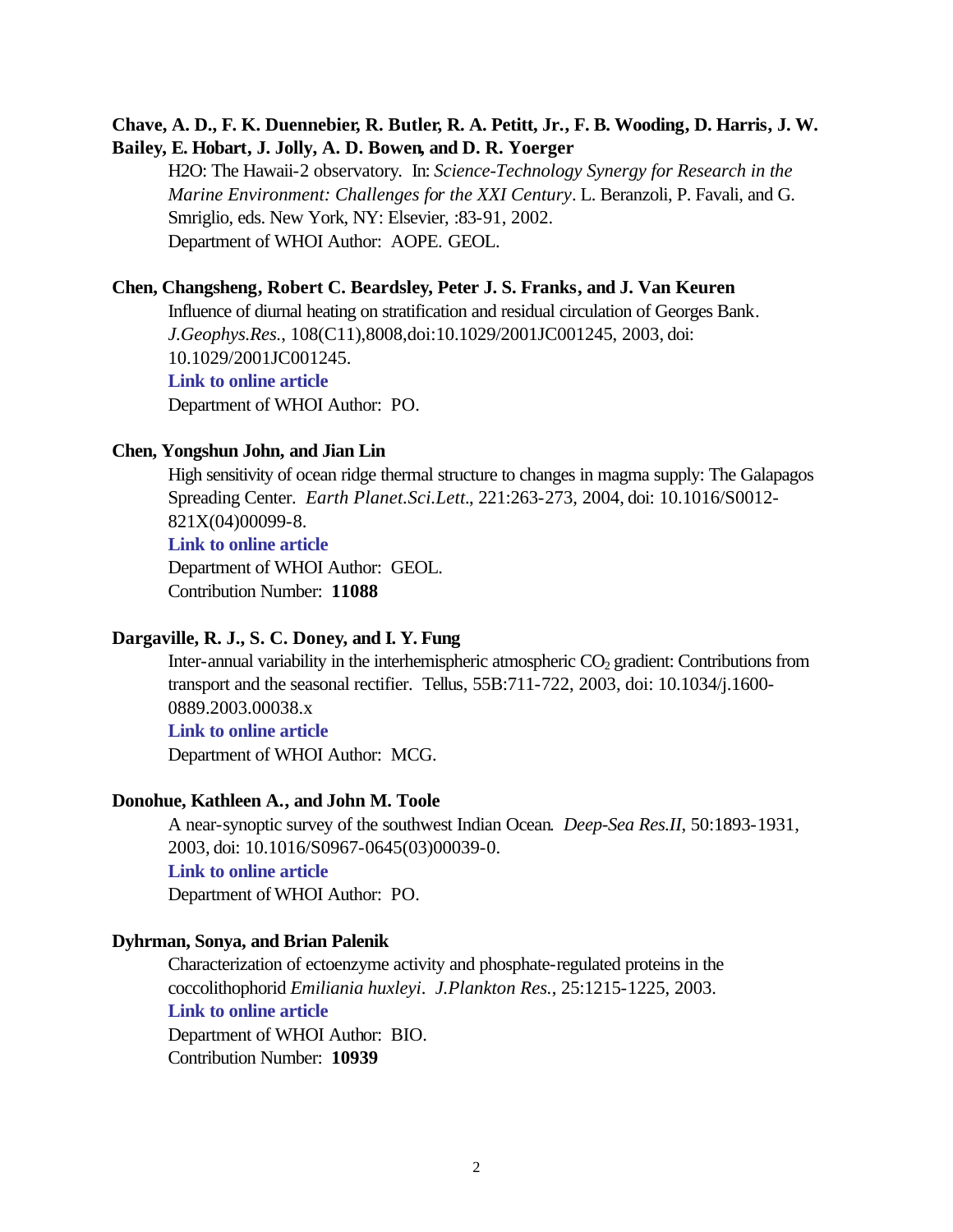## **Edmonds, H. N., P. J. Michael, E. T. Baker, D. P. Connelly, J. E. Snow, C. H. Langmuir, H. Dick, R. Muhe, C. R. German, and D. Graham**

Discovery of abundant hydrothermal venting on the ultra-slow spreading Gakkel Ridge in the Arctic Ocean. *Nature*, 421:252-256, 2003, doi: 10.1038/nature01351. **[Link to online article](http://dx.doi.org/10.1038/nature01351)**

Department of WHOI Author: GEOL.

#### **Forster, Astrid, Helen Sturt, Philip A. Meyers, and the Shipboard Scientific Party**

Molecular biogeochemistry of cretaceous black shales from the Denerara Rise: Preliminary shipboard results from sites 1257 and 1258, Leg 207. *Proc.ODP,Init.Repts.*, 207,22pp., 2004.

**[Link to online article](http://www-odp.tamu.edu/publications/207_IR/VOLUME/CHAPTERS/IR207_10.PDF)** Department of WHOI Author: GEOL.

#### **Francois, Roger, Susumu Honjo, and Michael P. Bacon**

Catching the rain of particles: How accurate are the deep-sea moored sediment traps? *Oceanography*, 14:65-66, 2002. Department of WHOI Author: MCG. GEOL.

#### **Gagosian, Robert B.**

Editorial: The largest void on earth? *Science*, 304:795, 2004, doi: 10.1126/science.304.5672.795. **[Link to online article](http://dx.doi.org/10.1126/science.304.5672.795)** Department of WHOI Author: ADMIN.

## **Gawarkiewicz, Glen, Kenneth H. Brink, Frank Bahr, Robert C. Beardsley, Michael Caruso, James F. Lynch, and Ching-Sang Chiu**

A large-amplitude meander of the shelfbreak front during summer south of New England: Observations from the shelfbreak PRIMER experiment. *J.Geophys.Res.*, 109,C03006,doi:10.1029/2002JC001468, 2004, doi: 10.1029/2002JC001468. **[Link to online article](http://dx.doi.org/10.1029/2002JC001468)** Department of WHOI Author: PO. AOPE. Contribution Number: **10736**

## **Green, Rebecca E., and Heidi M. Sosik**

Analysis of apparent optical properties and ocean color models using measurements of seawater constituents in New England continental shelf surface waters. *J.Geophys.Res.*, 109,C03026,doi:10.1029/2003JC001977, 2004, doi: 10.1029/2003JC001977. **[Link to online article](http://dx.doi.org/10.1029/2003JC001977)** Department of WHOI Author: BIO. Contribution Number: **10915**

3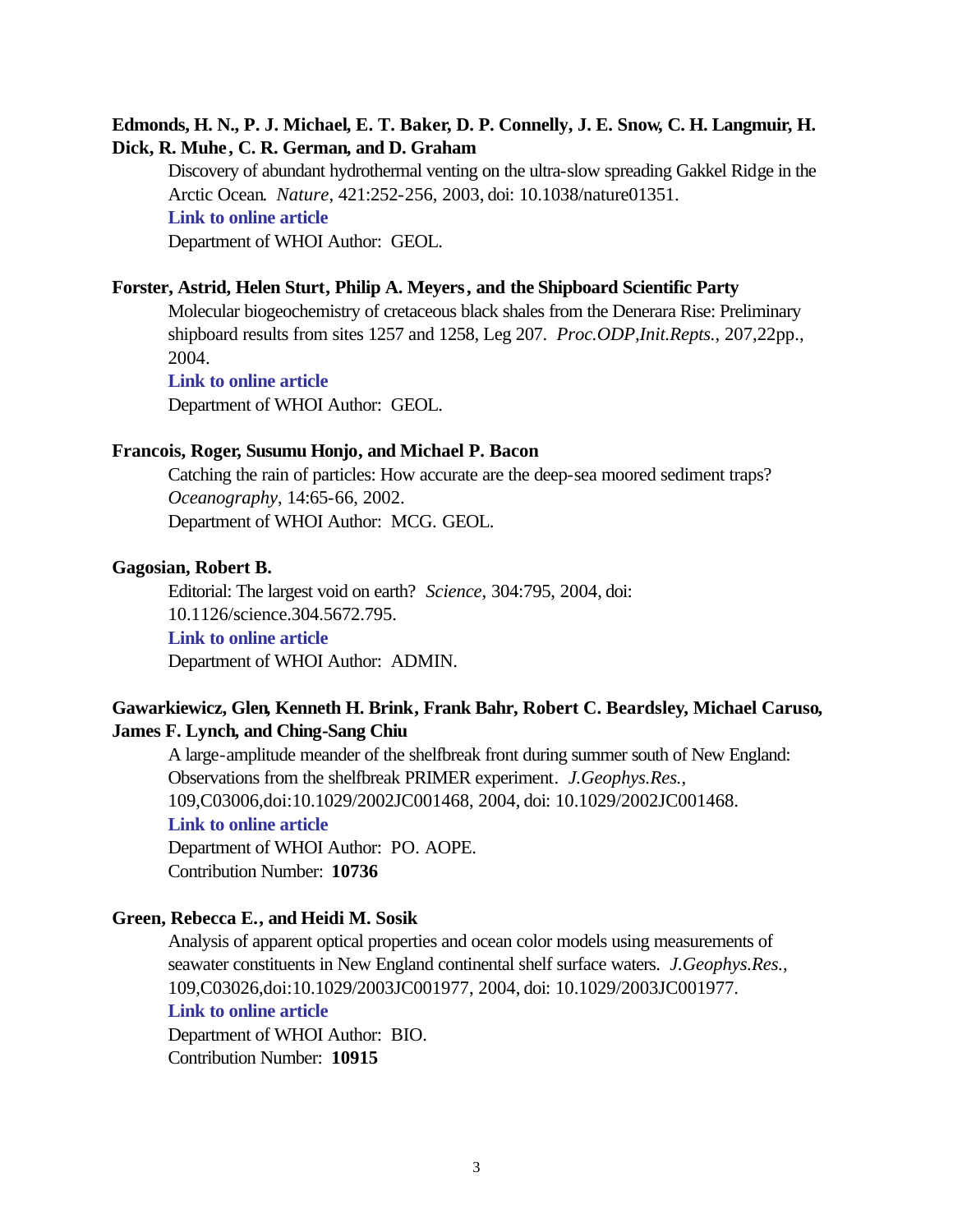#### **Hakkinen, S., and A. Proshutinsky**

Freshwater content variability in the Arctic Ocean. *J.Geophys.Res.*, 109,C03051,doi:10.1029/2003JC001940, 2004, doi: 10.1029/2003JC001940. **[Link to online article](http://dx.doi.org/10.1029/2003JC001940)** Department of WHOI Author: PO. Contribution Number: **11012**

#### **Harris, Courtney K., Bradford Butman, and Peter Traykovski**

Winter-time circulation and sediment transport in the Hudson Shelf Valley. *Cont.Shelf Res.*, 23:801-820, 2003, doi: 10.1016/S0278-4343(03)00025-6.

**[Link to online article](http://dx.doi.org/10.1016/S0278-4343(03)00025-6)**

Department of WHOI Author: AOPE.

#### **Ivanov, Dmitry L., and Amelie H. Scheltema**

Prochaetodermatidae of the Indian Ocean collected during Soviet VITYAZ cruises 1959-1964 (Mollusca : Aplacophora). *Molluscan Res.*, 22:183-202, 2002, doi: 10.1071/MR02009. **[Link to online article](http://dx.doi.org/10.1071/MR02009)**

Department of WHOI Author: BIO. Contribution Number: **10644**

## **Kenna, T. C., and F. L. Sayles**

The distribution and history of nuclear weapons related contamination in sediments from the Ob River, Siberia as determined by isotopic ratios of plutonium and neptunium. *J.Environ.Radioact.*, 60:105-137, 2002. Department of WHOI Author: MCG. Contribution Number: **10380**

#### **Lavery, Andone C., Timothy K. Stanton, and Peter H. Wiebe**

Variability in high-frequency acoustic backscattering in the water column. In: *Impact of Littoral Environmental Variability on Acoustic Predictions and Sonar Performance.* N. G. Pace and F. B. Jensen, eds. Boston, MA: Kluwer, :63-70, 2002. Department of WHOI Author: AOPE. BIO. Contribution Number: **10703**

## **Lin, Jian, and Ross S. Stein**

Stress tiggering in thrust and subduction earthquakes and stress interaction between the southern San Andreas and nearby thrust and strike-slip faults. *J.Geophys.Res.*, 109,B02303,doi:10.1029/2003JB002607, 2004, doi: 10.1029/2003JB002607. **[Link to online article](http://dx.doi.org/10.1029/2003JB002607)** Department of WHOI Author: GEOL. Contribution Number: **10944**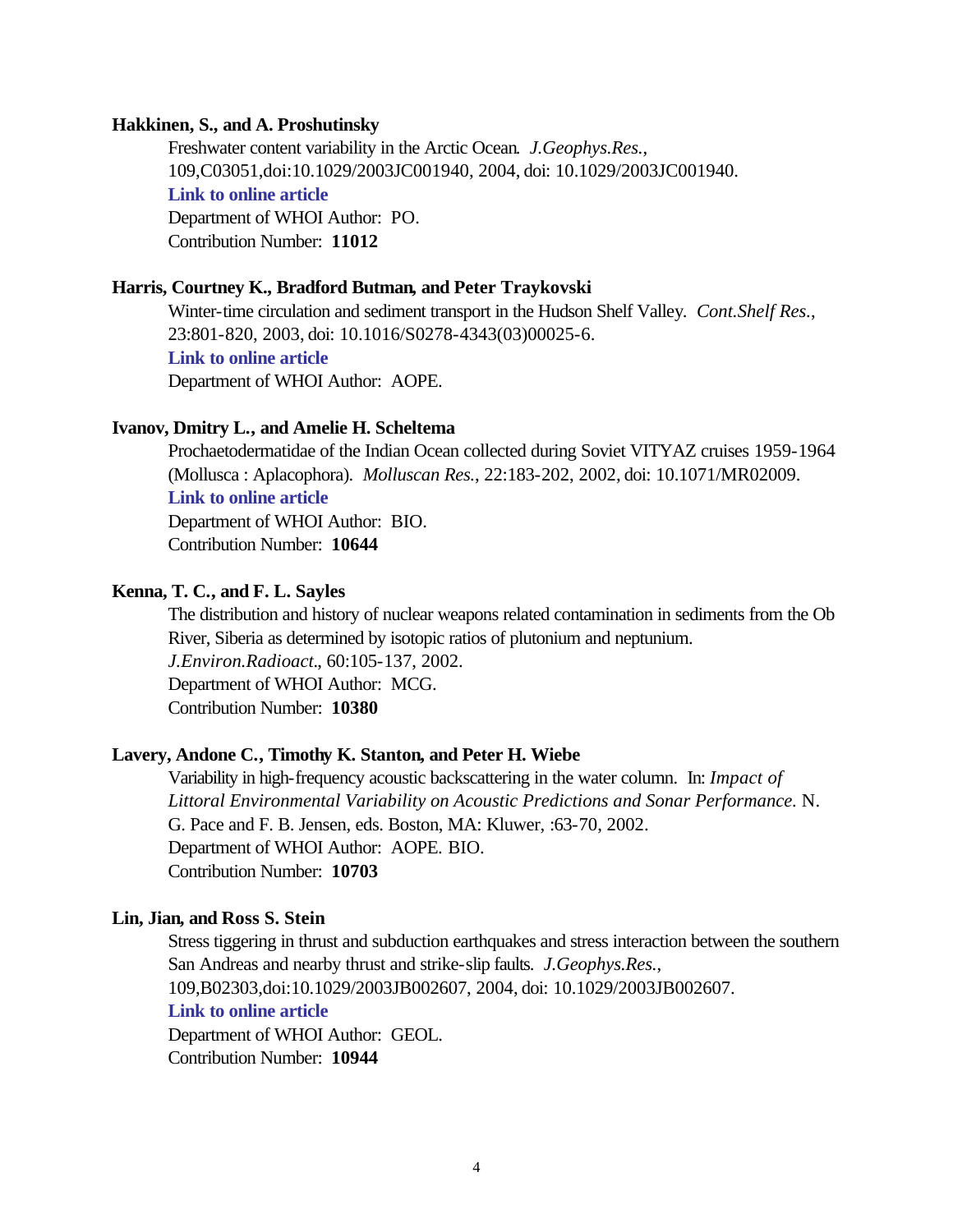#### **Linder, Christopher A., Glen G. Gawarkiewicz, and Robert S. Pickart**

Seasonal characteristics of bottom layer detachment at the shelfbreak front in the Middle Atlantic Bight. *J.Geophys.Res.*, 109,C03049,doi:10.1029/2003JC002032, 2004, doi: 10.1029/2003JC002032.

#### **[Link to online article](http://dx.doi.org/10.1029/2003JC002032)**

Department of WHOI Author: PO. Contribution Number: **11048**

#### **Lynch, J., A. Fredricks, J. Colosi, G. Gawarkiewicz, C. Chiu, and M. Orr**

Acoustic effects of environmental variability in the SWARM, PRIMER and ASISEX experiments. In: *Impact of Littoral Environmental Variability on Acoustic Predictions and Sonar Performance*. N. G. Pace and F. B. Jensen, eds. Boston, MA: Kluwer, :3-10, 2002. Department of WHOI Author: AOPE.

#### **Maclennan, J., D. McKenzie, F. Hilton, K. Gronvold, and N. Shimizu**

Geochemical variability in a single flow from northern Iceland. *J.Geophys.Res.*, 108(B1),2007,doi:10.1029/2000JB000142, 2003, doi: 10.1029/2000JB000142. **[Link to online article](http://dx.doi.org/10.1029/2000JB000142)** Department of WHOI Author: GEOL.

#### **McKay, J. L., T. F. Pedersen, and S. S. Kienast**

Organic carbon accumulation over the last 16 kyr off Vancouver Island, Canada: Evidence for increased marine productivity during the deglacial. *Quat.Sci.Rev.*, 23:261-281, 2004, doi: 10.1016/j.quascirev.2003.07.004.

## **[Link to online article](http://dx.doi.org/10.1016/j.quascirev.2003.07.004)**

Department of WHOI Author: MCG.

## **Mollenhauer, Gesine , Ralph R. Schneider, Tim Jennerjahn, Peter J. Muller, and Gerold Wefer**

Organic carbon accumulation in the South Atlantic Ocean: Its modern, mid-Holocene and last glacial distribution. *Glob.Planet.Change*, 40:249-266, 2004, doi: 10.1016/j.gloplacha.2003.08.002.

## **[Link to online article](http://dx.doi.org/10.1016/j.gloplacha.2003.08.002)**

Department of WHOI Author: MCG.

## **Moros, M., J. F. McManus, T. Rasmussen, A. Kuijpers, T. Dokken, I. Snowball, T. Nielsen, and E. Jansen**

Quartz content and the quartz-to-plagioclase ratio determined by X-ray diffraction: A proxy for ice rafting in the northern North Atlantic? *Earth Planet.Sci.Lett.*, 218:389-401, 2004, doi: 10.1016/S0012-821X(03)00675-7.

#### **[Link to online article](http://dx.doi.org/10.1016/S0012-821X(03)00675-7)**

Department of WHOI Author: GEOL.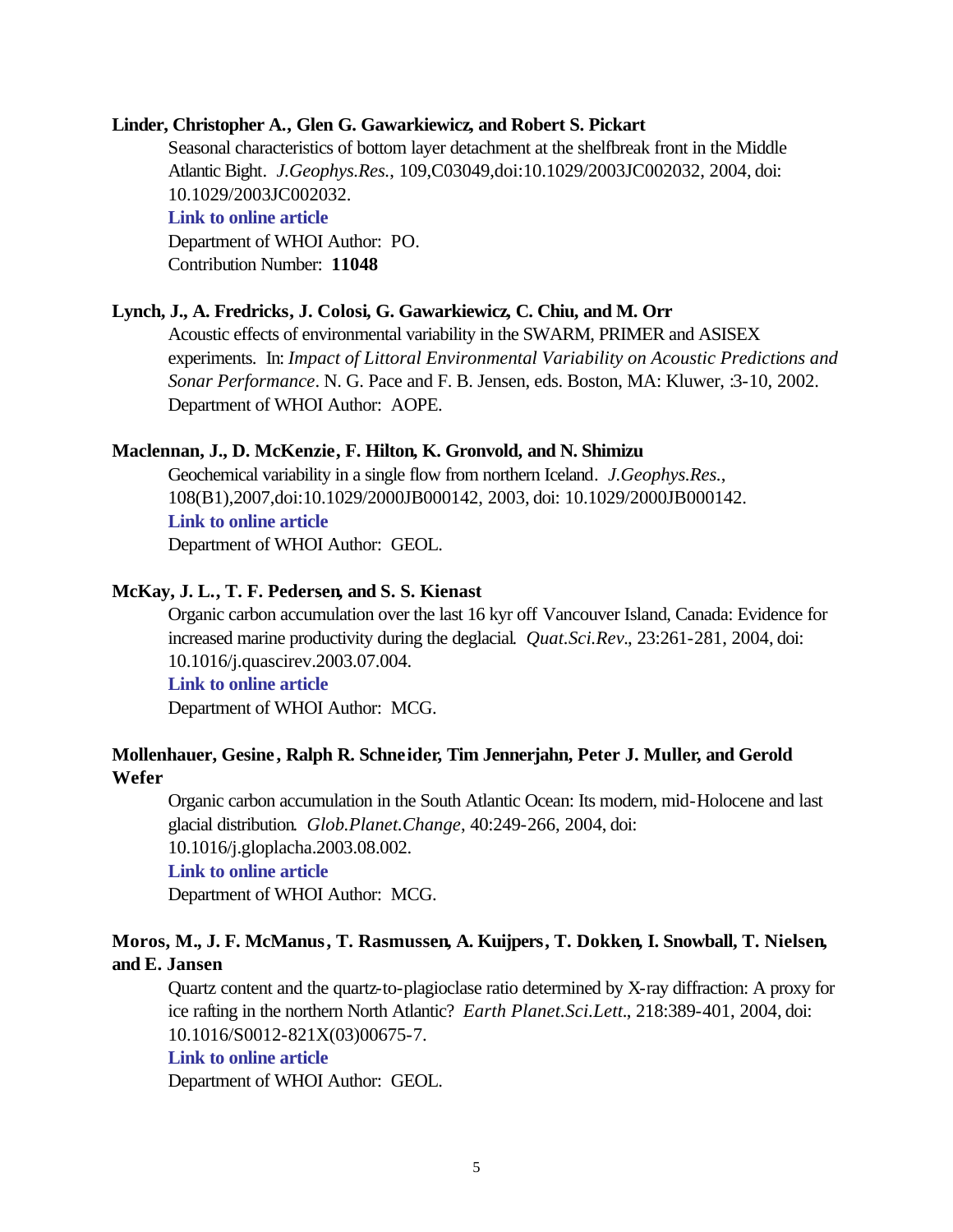#### **Nowacek, Douglas P., Mark P. Johnson, and Peter L. Tyack**

North Atlantic right whales (*Eubalaena glacialis*) ignore ships but respond to alerting stimuli. *Proc.R.Soc.Lond.Ser.B.Biol.Sci.*, 271:227-231, 2003, doi: 10.1098/rspb.2003.2570. **[Link to online article](http://dx.doi.org/10.1098/rspb.2003.2570)** Department of WHOI Author: BIO. AOPE. Contribution Number: **11011**

#### **Ocampo, Ruben, and Daniel J. Repeta**

13<sup>2</sup>(S)–OH methyl bacteriopheophorbide a allomer in sedimentary organic matter. *Org.Geochem.*, 35:209-214, 2004, doi: 10.1016/j.orggeochem.2003.10.007. **[Link to online article](http://dx.doi.org/10.1016/j.orggeochem.2003.10.007)** Department of WHOI Author: MCG.

#### **Olson, Robert J., Alexi Shalapyonok, and Heidi M. Sosik**

An automated submersible flow cytometer for analyzing pico- and nanophytoplankton: FlowCytobot. *Deep-Sea Res.I*, 50:301-315, 2003, doi: 10.1016/S0967-0637(03)00003-7. **[Link to online article](http://dx.doi.org/10.1016/S0967-0637(03)00003-7)** Department of WHOI Author: BIO.

#### **Perez-Brunius, Paula, Tom Rossby, and D. Randolph Watts**

A method for obtaining the mean transports of ocean currents by combining isopycnal float data with historical hydrography. *J.Atmos.Ocean.Technol.*, 21:298-316, 2004, doi: 10.1175/1520-0426(2004)021<0298:AMFOTM>2.0.CO;2. **[Link to online article](http://dx.doi.org/10.1175/1520-0426(2004)021<0298:AMFOTM>2.0.CO;2)** Department of WHOI Author: PO.

#### **Proshutinsky, A., I. M. Ashik, E. N. Dvorkin, S. Hakkinen, R. Krishfield, and W. R. Peltier**

Secular sea level change in the Russian sector of the Arctic Ocean. *J.Geophys.Res.*, 109,C03042,doi:10.1029/2003JC002007, 2004, doi: 10.1029/2003JC002007. **[Link to online article](http://dx.doi.org/10.1029/2003JC002007)** Department of WHOI Author: PO. Contribution Number: **10976**

## **Rosenheim, Brad E., Peter K. Swart, Simon R. Thorrold, Phillippe Willenz, Lorraine Berry, and Christopher Latkoczy**

High-resolution Sr/Ca records in sclerosponges calibrated to temperature in situ. *Geology*, 32:145-148, 2004, doi: 10.1130/G20117.1.

### **[Link to online article](http://dx.doi.org/10.1130/G20117.1)**

Department of WHOI Author: BIO.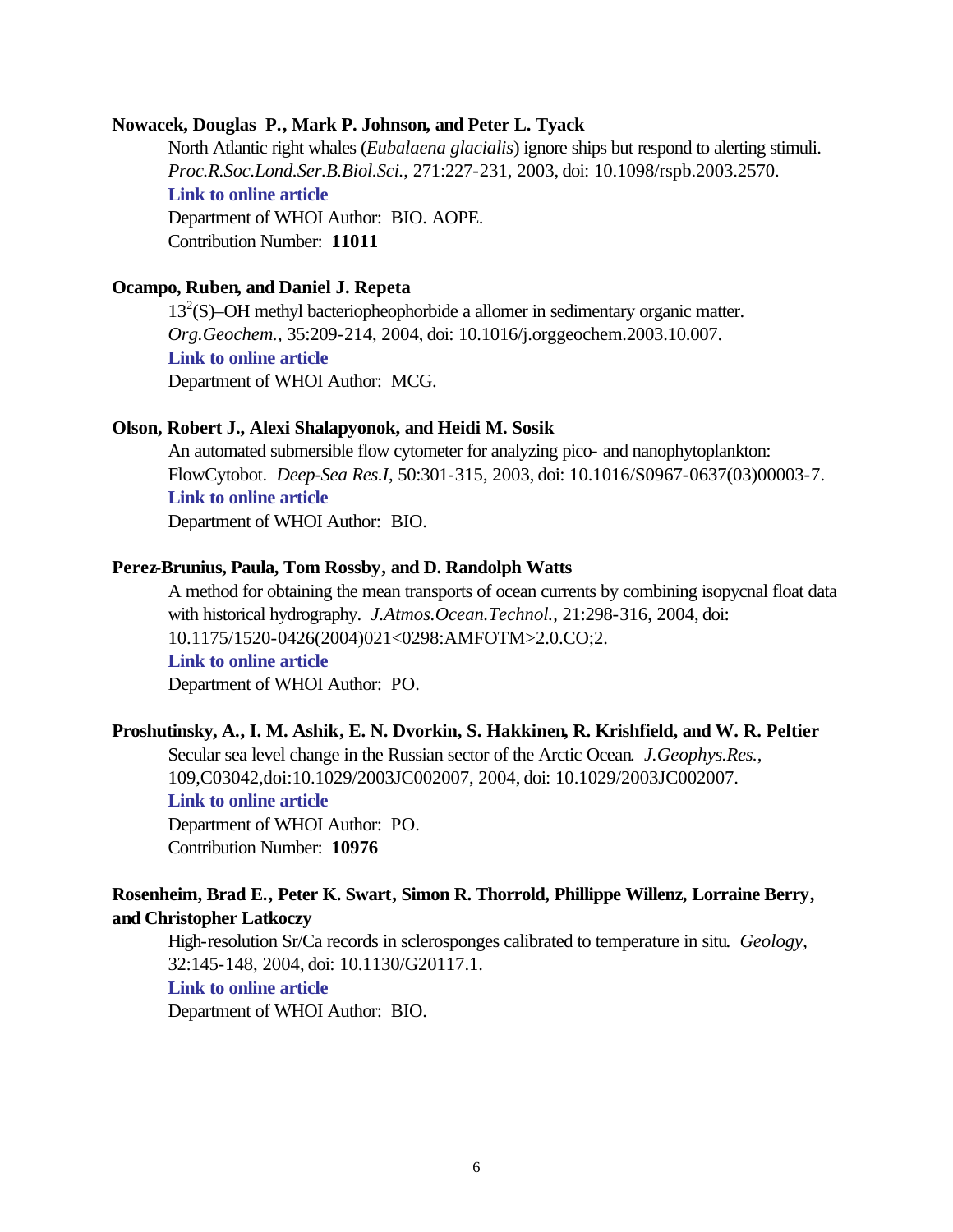#### **Scheltema, Amelie, and Dmitry Ivanov**

Use of birefringence to characterize aplacophora sclerites. *Veliger*, 47:153-160, 2004. Department of WHOI Author: BIO. Contribution Number: **10795**

#### **Singh, Hanumant, Garbis Salgian, Eustice Ryan, and Robert Mandelbaum**

Sensor fusion of structure-from-motion, bathymetric 3D, and beacon-based navigation. In: *Proceedings: 2002 IEEE International Conference on Robotics and Automation*. Piscataway, NJ: IEEE, :4024-4031, 2002. Department of WHOI Author: AOPE.

#### **Solow, Andrew R., and Amit Huppert**

On non-stationarity of ENSO. *Geophys.Res.Lett.*, 30(17),1910,doi:10.1029/2003GL018225 10.1029/2003GL018225, 2003, doi: 10.1029/2003GL018225. **[Link to online article](http://dx.doi.org/10.1029/2003GL018225)**

Department of WHOI Author: MPC.

#### **Solow, Andrew R.**

An approximate confidence interval for survival probability based on Jackson's method for the analysis of mark-recapture data. *Biometrical J.*, 44:633-639, 2002. Department of WHOI Author: MPC. Contribution Number: **10452**

#### **Solow, Andrew R., Christopher J. Costello, and Michael Ward**

Testing the power law model for discrete size data. *Am.Nat.*, 162:685-689, 2003. **[Link to online article](http://www.journals.uchicago.edu/AN/journal/issues/v162n5/20197/20197.web.pdf)** Department of WHOI Author: MPC.

#### **Solow, Andrew R., and Amit Huppert**

A potential bias in coral reconstruction of sea surface temperature. *Geophys.Res.Lett.*, 31,L06308,doi:10.1029/2003GL019349, 2004, doi: 10.1029/2003GL019349. **[Link to online article](http://dx.doi.org/10.1029/2003GL019349)** Department of WHOI Author: MPC.

## **Staudigel, H., S. R. Hart, A. A. P. Koppers, C. Constable, R. Workman, M. Kurz, and E. T. Baker**

Hydrothermal venting at Vailulu'u Seamount: The smoking end of the Samoan chain. *Geochem.Geophys.Geosyst.*, 5,Q02003,doi:10.1029/2003GC000626, 2004, doi: 10.1029/2003GC000626.

## **[Link to online article](http://dx.doi.org/10.1029/2003GC000626)**

Department of WHOI Author: GEOL.